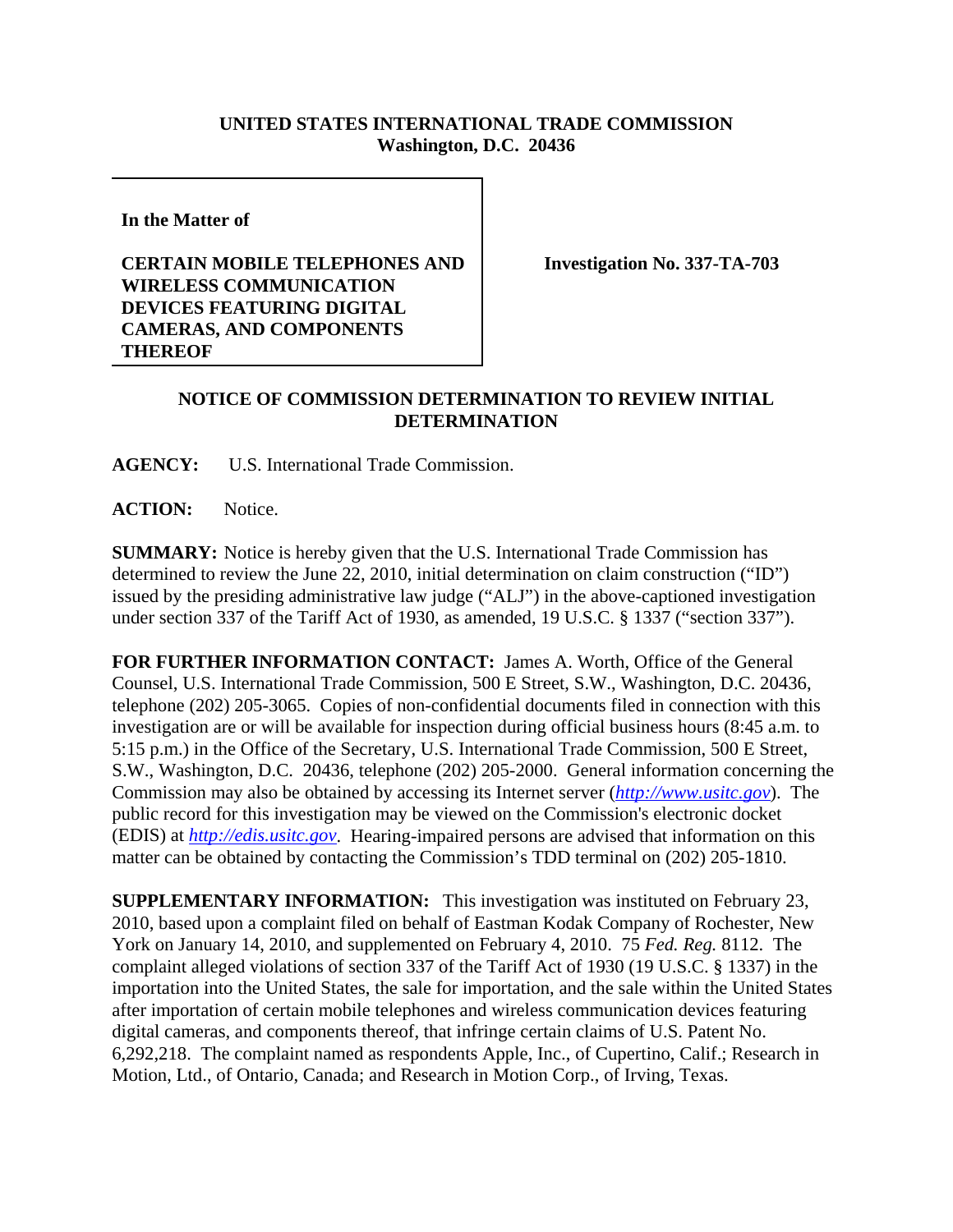On June 22, 2010, the ALJ issued the subject ID. All parties have petitioned for review of various portions of the ID.

The Commission has determined to review the subject ID in its entirety, and to solicit briefing with respect to the issues on review. The Commission is particularly interested in briefing on the question of the legal authority for addressing the issue of claim construction as a matter for summary determination and treating the claim construction ruling as an initial determination under the Commission's rules of practice and procedure as currently written. In this connection, the parties are requested to respond to the following hypothetical analysis:

 As used in rule 210.18(a), the term "issues to be determined in the investigation" can be viewed as limited to claims and affirmative defenses; a "part" of such an issue includes an element (or subpart thereof) of a claim or affirmative defense. Thus, the following could be a non-exhaustive list of examples of issues or parts thereof that are covered by rule 210.18(a): violation, importation, infringement, domestic industry (technical or economic prong), invalidity on any basis (such as anticipation or obviousness), unenforceability. Claim construction may be a necessary underpinning to the resolution of certain issues or elements, and may be part of a summary determination that addresses an issue or element. On its own, however, claim construction might not be viewed as constituting such an issue or element.

**WRITTEN SUBMISSIONS:** The parties to the investigation are requested to file written submissions on the issues under review. The submissions should be concise and thoroughly referenced to the record in this investigation, including references to exhibits and testimony. The written submissions must be filed no later than the close of business on August 5, 2010. Reply submissions must be filed no later than the close of business on August 16, 2010. No further submissions will be permitted unless otherwise ordered by the Commission.

Persons filing written submissions must file with the Office of the Secretary the original and 12 true copies thereof on or before the deadlines stated above. Any person desiring to submit a document (or portion thereof) to the Commission in confidence must request confidential treatment unless the information has already been granted such treatment during the proceedings. All such requests should be directed to the Secretary of the Commission and must include a full statement of the reasons why the Commission should grant such treatment. *See* 19 C.F.R § 201.6. Documents for which confidential treatment is granted by the Commission will be treated accordingly. All nonconfidential written submissions will be available for public inspection at the Office of the Secretary.